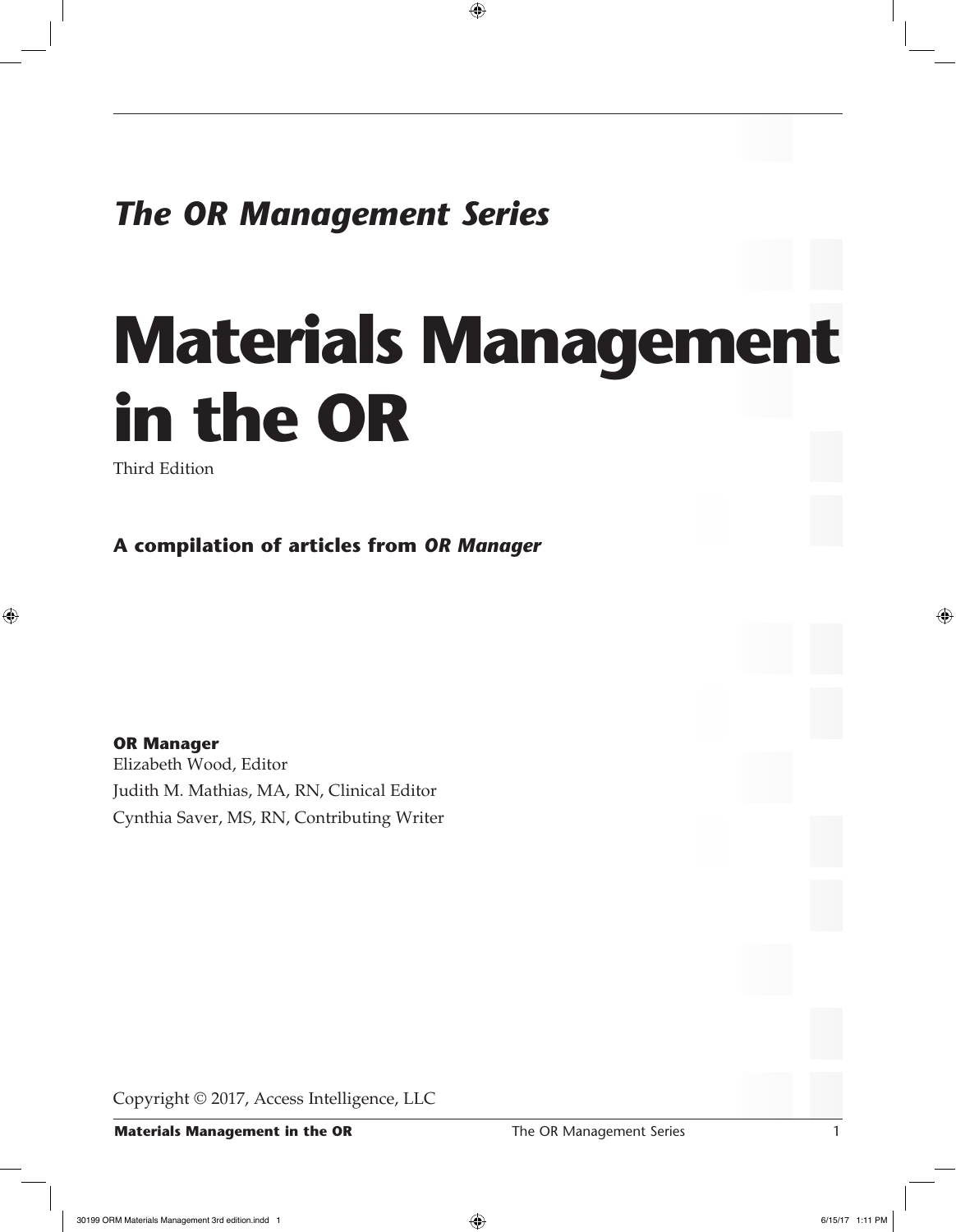## **Foreword**

Some of the articles in this third edition<br>
of *Materials Management in the OR* are<br>
based on presentations from past OR<br>
Business Management Conferences. We reome of the articles in this third edition of *Materials Management in the OR* are based on presentations from past OR cently reviewed proposals for the 2018 OR Business Management Conference, and noticed that the dominant themes were better utilization, increased data transparency, and gains in efficiency—topics that you'll find are also covered in this edition.

Year over year growth of the business management conference attests to a more engaged community of leaders who are eager to share best practices at their facilities. Their participation has, in turn, led to a more robust offering of articles in *OR Manager* that speak to improvement initiatives and significant cost savings.

In addition, a growing number of managers and clinicians have submitted articles to *OR Manager*, and readers have benefited from these first-hand accounts of "success stories" told by their peers—some of which are included in this edition.

Cost control is an ongoing concern at facilities nationwide, and as payment models increasingly emphasize value-based purchasing rather than fee for service, healthcare providers must make patient satisfaction a greater priority. Reducing case delays and cancellations is one obvious way to do that.

By the same token, having the optimal number of rooms running and ensuring quick turnover times is important for engaging and retaining excellent surgeons. OR leaders at some facilities have been well served by involving surgeons in room scheduling and sharing data with them. Raising cost awareness has, in many cases, led to greater standardization and willingness to use less expensive equipment and devices.

By far, the largest section of this new edition is sterile processing. This is not surprising, given the ongoing concerns about compliance with standards and regulations. Even facilities that successfully comply with recommended practices have endoscope contamination, as noted in a study reported in this edition. Other articles in this section focus on the relationships between OR and sterile processing staff as a means to improve efficiencies and safety.

Advances in technology have dramatically shortened the time needed for certain procedures, and many facilities have responded by investing in new equipment or adding service lines. Such growth in volume can be difficult to manage, and two articles in this edition provide especially valuable information: "Building a business case for new technology" and "Orthopedic service line takes health system to another level."

These and other articles have been thoughtfully compiled to help all OR managers increase efficiencies, meet budget goals, and—through best practices—take their organizations to the next level.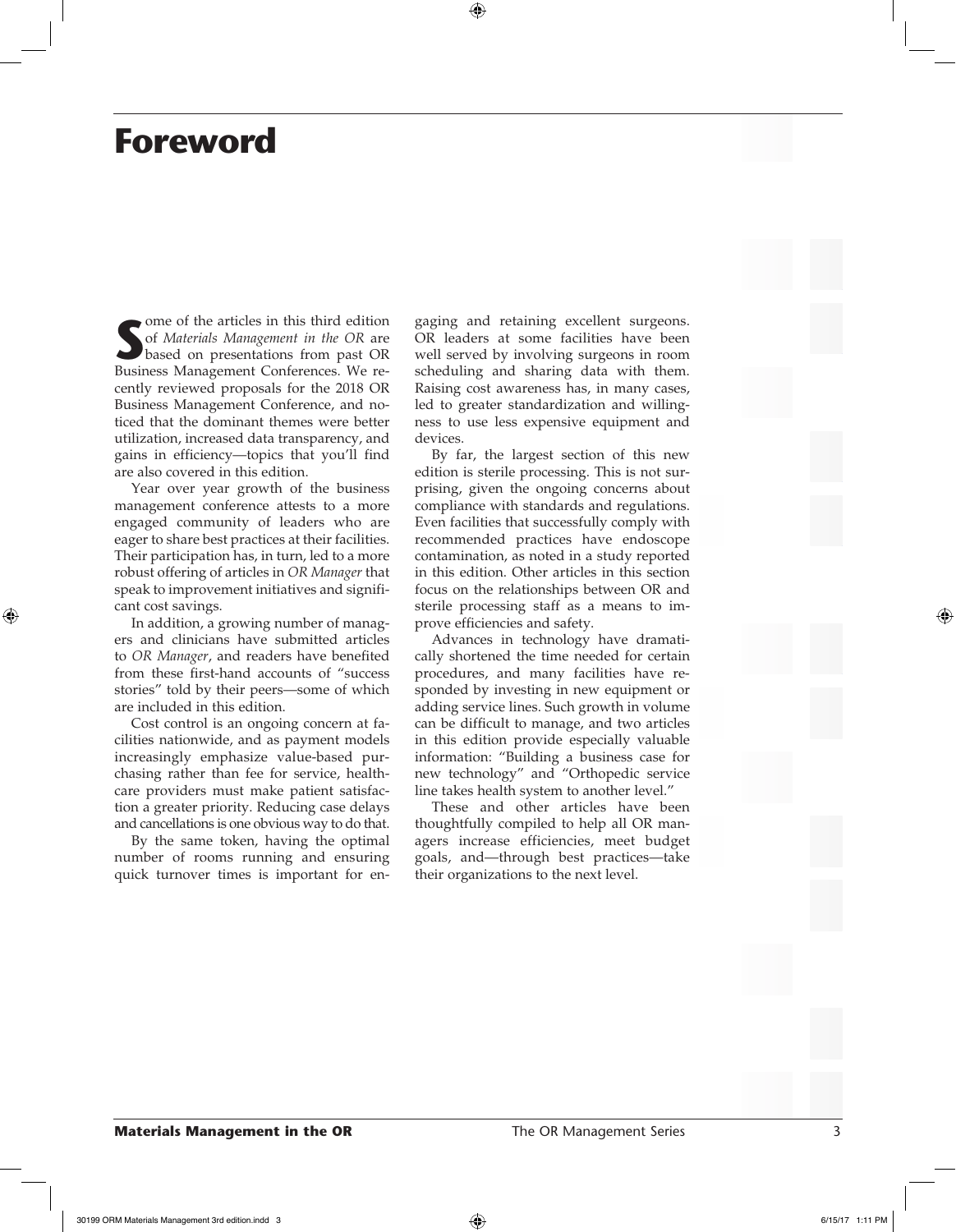## **Table of Contents**

| Can converting to synthetic surgical gloves lower hospital operating room costs?  14   |
|----------------------------------------------------------------------------------------|
|                                                                                        |
|                                                                                        |
|                                                                                        |
|                                                                                        |
|                                                                                        |
|                                                                                        |
|                                                                                        |
| Cleaning verification tests boost confidence in instrument decontamination35           |
|                                                                                        |
|                                                                                        |
|                                                                                        |
| Combine and conquer: OR/CSPD collaboration dramatically reduces IUSS rates  47         |
| Infection control noncompliance cited in high percentage of Joint Commission surveys50 |
|                                                                                        |
|                                                                                        |
| Better communication and teamwork improve sterile processing efficiency 59             |
|                                                                                        |
|                                                                                        |
|                                                                                        |

 $\bigoplus$ 

**Materials Management in the OR Series 3 AT ADE SERIES SERIES SERIES SERIES SERIES SERIES SERIES SERIES SERIES** 

 $\bigoplus$ 

⊕